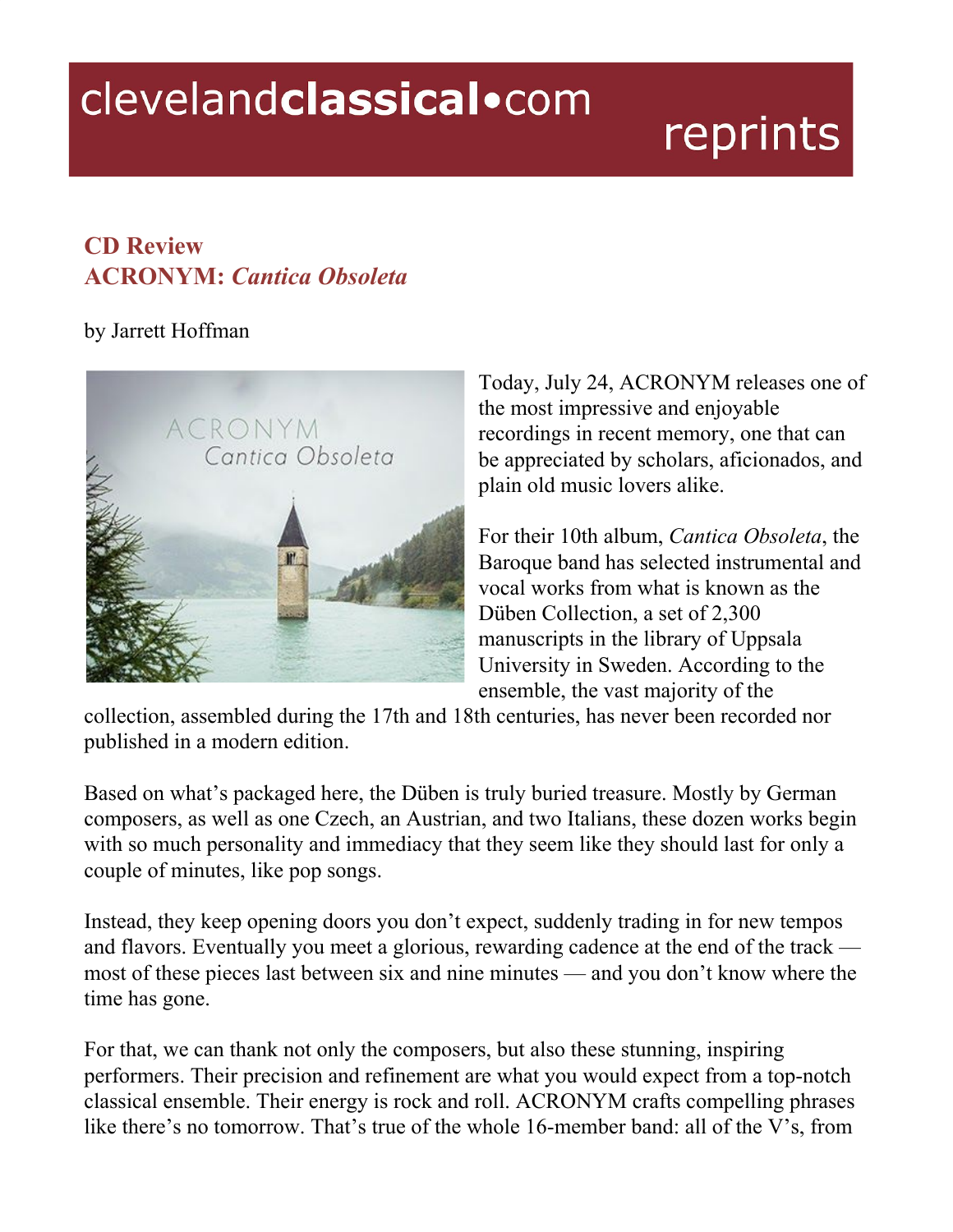vocals to violins, violas, viols, violoncello, and violone, not to mention harpsichord, organ, theorbo, and guitar.



A few works deserve special note. Among instrumental tracks, there's the opener, Johann Heinrich Schmelzer's *Sonata a5 in d*, the perfect introduction to ACRONYM's combination of beauty and spunk. Another highlight, this one from near the end of the playlist, is Andreas Kirchhoff's *Sonata a6 in g*, which closes with an epic level of pent-up tension released.

Each vocalist receives their own solo track. Composer Samuel Capricornus' melisma gets a little silly in his *Salvum me fac Deus*, but the rich-voiced bass Jonathan Woody makes the most of it, and conjures an impressive array of emotions in the process. Reginald Mobley shows his remarkable sensitivity and way-up-high, countertenor range in Christian Flor's *Inter brachia salvatoris mei*.

A long, thoughtful introduction from the instrumentalists of ACRONYM sets the stage for tenor Brian Giebler's solemn, spirited, and dramatic portion of *Herr, wenn ich nur dich habe*, by Johann Martin Radeck. And soprano Hélène Brunet's charming, effervescent tone and lovely melisma light up *Liebster Jesu, trautes Leben* by Caterina Giani, one of the few women composers represented in the Düben Collection.